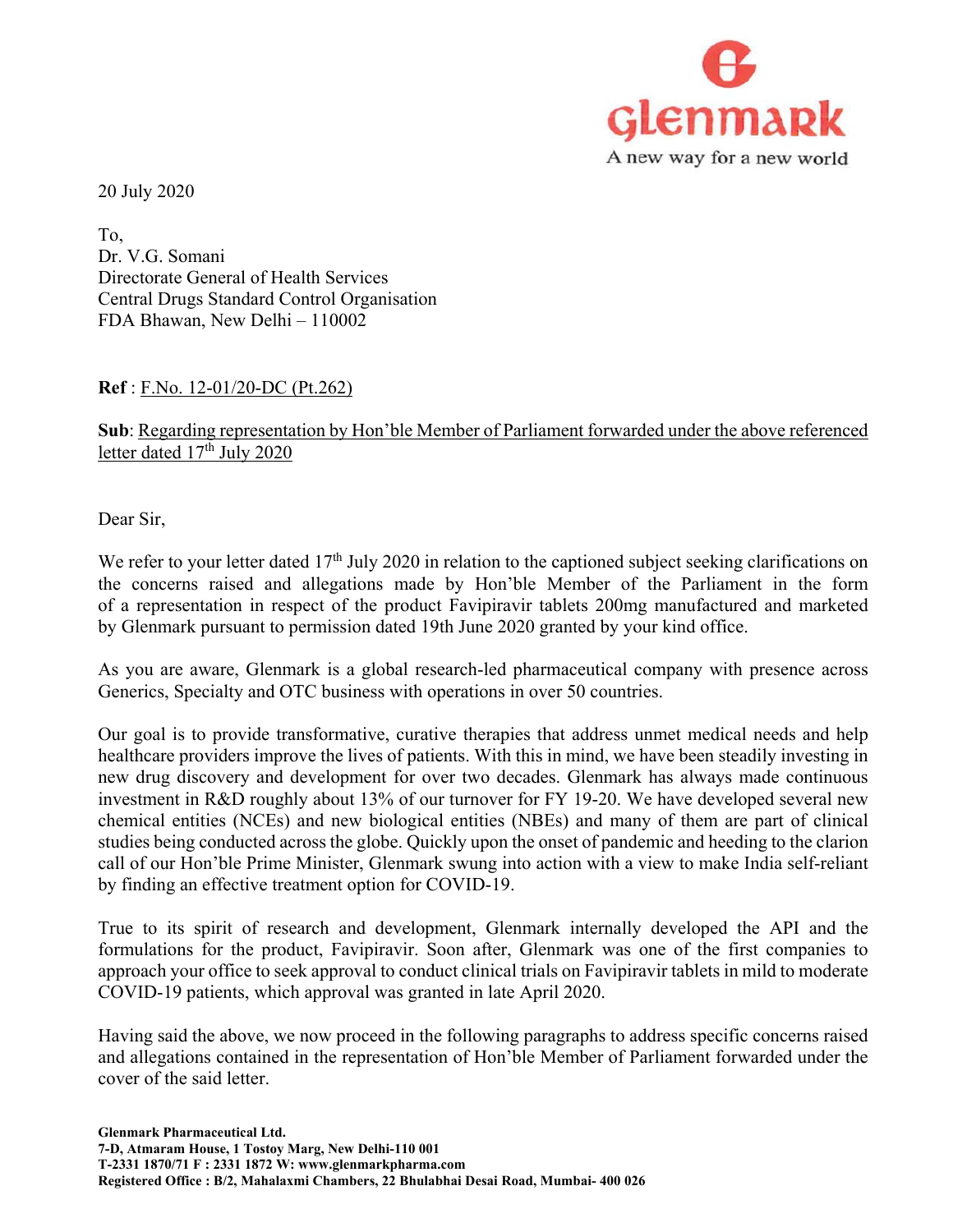

## 1. **Concern**: *Unaffordability to due to high Price*

#### **Response**:

Glenmark has successfully developed the active pharmaceutical ingredient (API) and the formulation for FabiFlu® through its own in-house R&D team within the country, ensuring self-reliance with regard to long-term production and manufacturing of the said Product. Moreover, Glenmark, up to the date hereof, remains the only company in India to conduct a randomized controlled trial for Favipiravir, naturally with significant investments in R&D and clinical trials.

Compared to other therapies approved for emergency use in COVID-19, FabiFlu® is much more economical and an effective treatment option as denoted by the below table:

|                                        | Favipiravir | Remdesivir        | <b>Tocilizumab</b> | Itolizumab        |
|----------------------------------------|-------------|-------------------|--------------------|-------------------|
| total cost of $\sim$ INR 9.150<br>Est. |             | $\sim$ INR 24,000 | $ \sim$ INR 44,000 | $\sim$ INR 32,000 |
| full<br>for<br>therapy                 |             | 30,000            |                    |                   |
| course                                 |             |                   |                    |                   |

Further, given that Favipiravir is an oral therapy, patients can be treated on an out-patient basis without incurring additional hospitalization expenses, unlike other approved drugs which are injectable and hence require administration at hospitals.

Favipiravir in India when launched was at the lowest market cost (₹103/tab) as compared to the cost of Favipiravir in other countries where it was approved. Despite investing significantly throughout the process of manufacturing, Glenmark has managed to keep the pricing of Favipiravir lower as compared to price of Favipiravir in other countries.

| Country                                                              | Price in $\bar{z}$                          |  |
|----------------------------------------------------------------------|---------------------------------------------|--|
| Russia                                                               | $600 / \text{tab}$                          |  |
| Japan                                                                | 378 / tab                                   |  |
| Bangladesh                                                           | 350 / tab                                   |  |
| China                                                                | 215 / tab                                   |  |
| India (FabiFlu)                                                      | 103 / tab now reduced to $\overline{575/-}$ |  |
| * Source trade data from respective countries and all tabs are 200mg |                                             |  |

Soon after the launch, with a view to make the Product even more accessible to larger section of the population, Glenmark proactively had committed in its letter dated 29<sup>th</sup> June 2020 that it was working to bring in further efficiencies in manufacturing with an intent to reduce the price of the Product.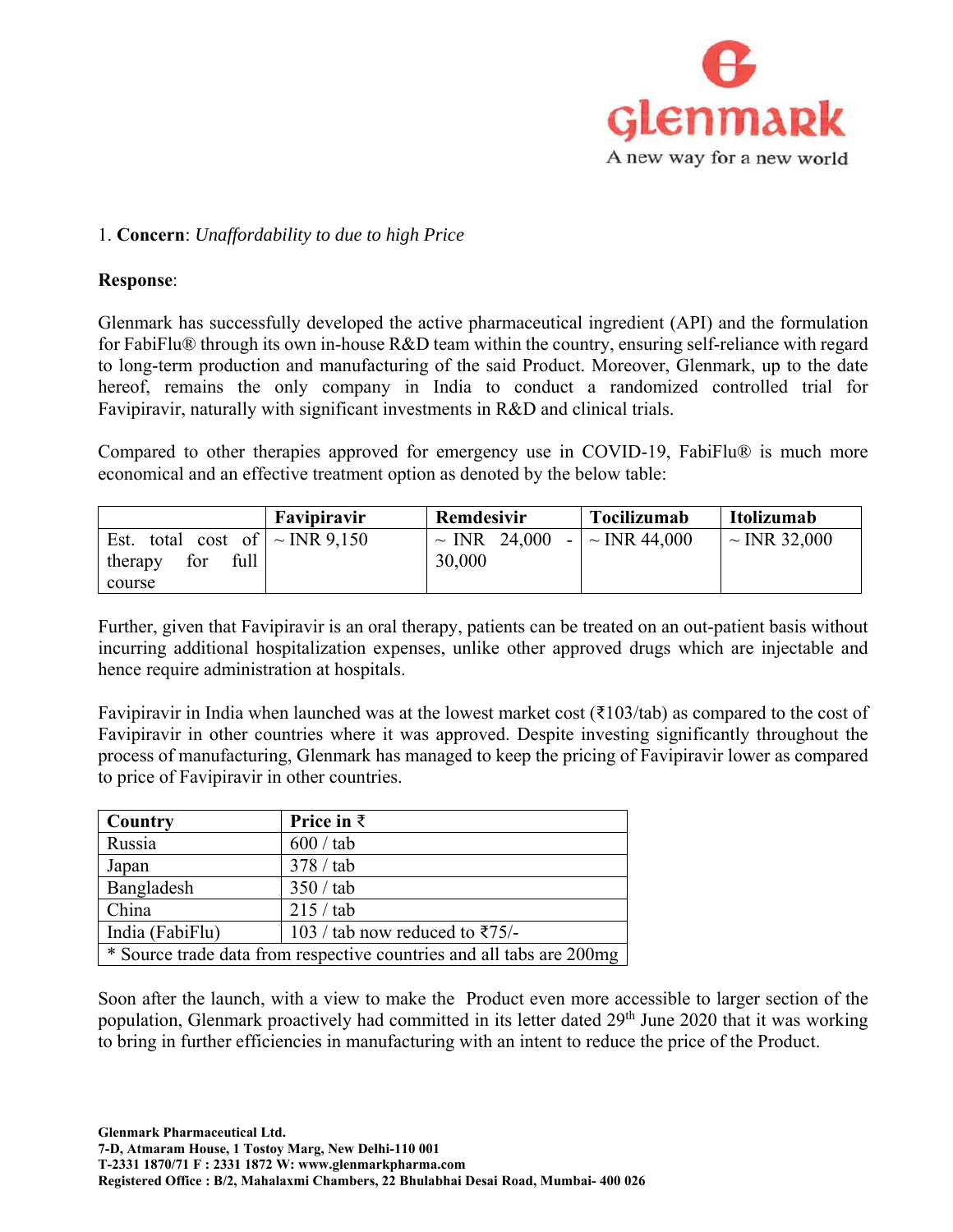

Subsequently on 13<sup>th</sup> July 2020, Glenmark reduced price of FabiFlu® to INR 75/- per tablet. The price reduction was made possible through our efforts to obtain better yield and better scale, and with both API and formulations manufactured at Glenmark's own facilities in India.

Today, Favipiravir is a part of several state government protocols and thousands of COVID-19 patients have benefitted from the prescription of the product.

**2. Concern**: *Allegation of misleading/false claim that Favipiravir is effective in COVID-19 patients with comorbidities like diabetes, hypertension as Phase 3 clinical trial was designed to evaluate the efficacy in these co-morbidities*

## **Response**:

The alleged statement pertaining to co-morbidity in the press release dated 20 June 2020 was not derived from or alluded to Glenmark's ongoing Phase 3 clinical trial. On the contrary, the reference to comorbidity was clearly based on data from Japanese registry – the largest collection of real-world evidence on clinical use of Favipiravir in COVID-19.

Our bonafide are further corroborated by the fact that none of the product promotional literature, Summary of Product Characteristics (SmPC) or Product Information leaflet makes any such claim that Favipiravir can be used in mild to moderate COVID-19 patients with co-morbid conditions such as diabetes and heart disease.

In Feb 2020, Favipiravir was incorporated in the Guidance<sup>[1]</sup> of antiviral drug treatment for COVID-19 in Japan wherein Favipiravir was used on compassionate basis in Japan in adult patients of all age groups including with co-morbidities. The report of registry on Favipiravir published by Japanese Infectious Disease Society<sup>[2]</sup> had 2,158 patients across 407 hospitals which included 49% of the patients with co-morbidities (including diabetes, hypertension) and 52% aged above 60 years. The results showed clinical improvement in 84.5% and 87.8% patients with Favipiravir in moderate and mild COVID-19 patients respectively at the 14 day evaluation period. The 88% clinical improvement mentioned is derived from the published Japanese clinical use in the large cohort of  $>2100$  patients.

In fact what is surprising is that the allegation of false claim is being made that when Glenmark, being a responsible corporate citizen, explicitly referenced upfront the Japanese registry , and at no point linked it to our India Phase 3 clinical trial.

In view of the above, it is clear that Glenmark's communication at the launch of the said Product has been completely misread and/or quoted out of context which is harming our reputation.

- *1. Guidance of antiviral drug treatment for COVID*‐*19 1st edition (26 Feb. 2020). The Japanese Association for Infectious Diseases.*
- 2. *http://www.kansensho.or.jp/uploads/files/topics/2019ncov/covid19\_casereport\_en\_200529.pdf*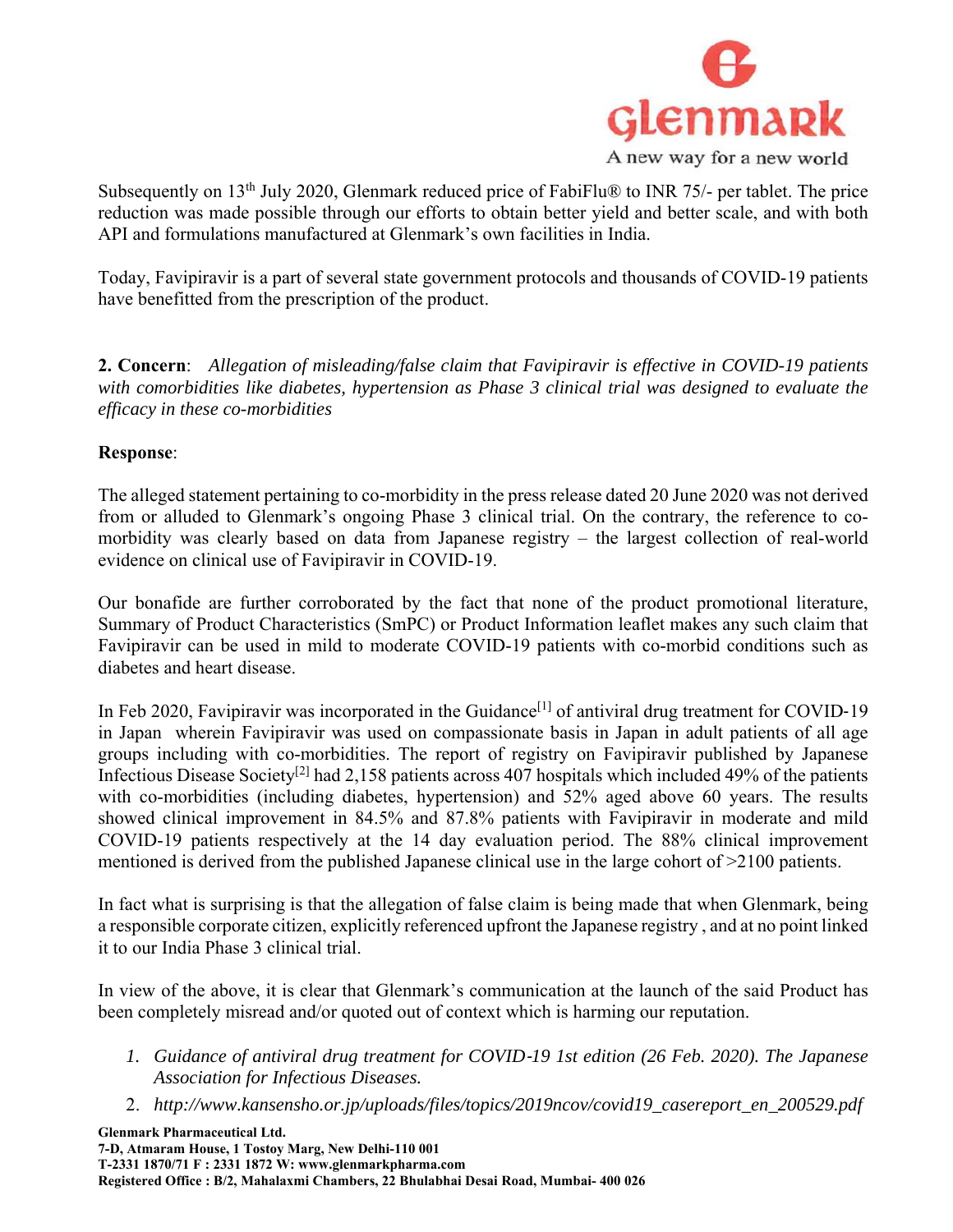

# **3. Concern**: *Favipiravir is not tested as Monotherapy in Phase 3 clinical trial in India.*

#### **Response**:

At the outset, Glenmark denies having made any such claim at any point in time that "Favipiravir alone" is effective in treatment of Covid-19 patients with mild to moderate disease.

In the light of the pandemic, in all COVID-19 trials being proposed/conducted across India, all patients receive standard supportive care as per the guidance of MoH  $&$  FW as giving the patients placebo alone in such a situation would be unethical as it would deprive the patients of any care at all . Globally, similar approach i.e. including standard supportive care is adopted in clinical trials that are being conducted to consider treatment options for COVID-19 patients.

Similarly, in the Glenmark Study, as per the guidelines issued by ICMR/ MoH&FW, patients with mild to moderate COVID 19 symptoms were treated with Favipiravir plus recommended standard supportive care versus standard supportive care alone.

It is pertinent to note that the standard supportive care in Glenmark Study did not include HCQ or any other anti-viral drug. Consequently, since both arms of the Glenmark Study received standard supportive care under this design, any advantage observed in the treatment arm can solely be attributed to the administration of Favipiravir.

It is further important to note that the protocol of Glenmark Study was duly approved by SEC after subjecting the draft protocol to much interrogatories and challenge. Therefore, we submit that concerns raised by Hon'ble Member of Parliament that Fabiflu was not tested as a monotherapy i.e. only Fabiflu in any of the mild to moderate patient in Glenmark study is wholly misplaced and devoid of understandings of the clinical trial principles in a pandemic situation.

As you are well aware, the clinical trial permission and the restricted use approval both were preceded by multiple dialogues, deliberations and consideration before the Subject Expert Committee ("SEC") constituted by the Ministry of Health & Family Welfare (MoH&FW). All approvals to Glenmark were granted in accordance with the extant law and with stringent conditions.

#### **In conclusion, what has dismayed us the most is that despite Glenmark –**

- **bringing an oral anti-viral agent in less than 3 months of the pandemic setting in to India; with end-to-end synthesis and API and formulation catering to Indian populace and even export markets;**
- **being the first and only company to conduct a robust 150-patient randomized controlled trial;**